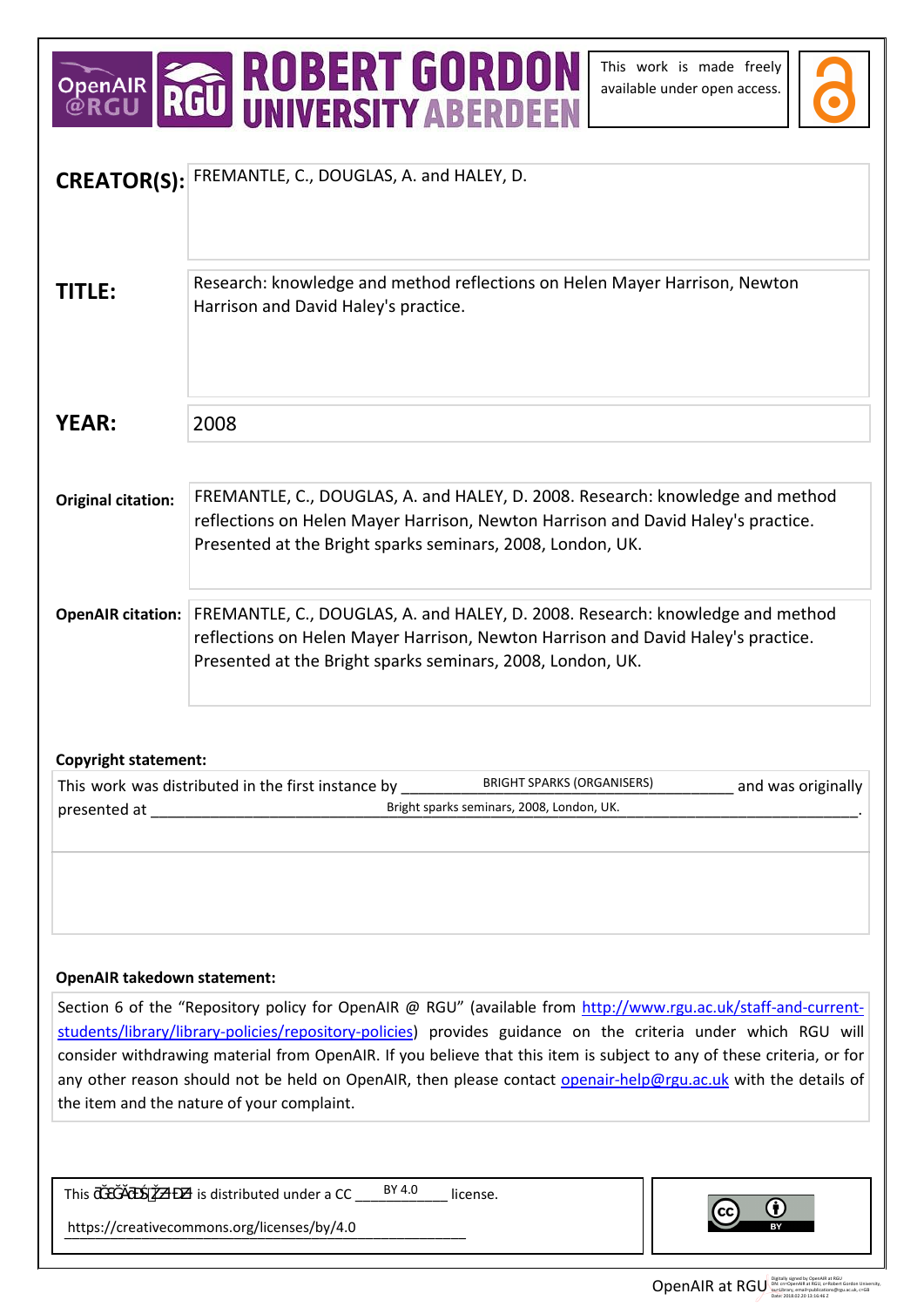## Research: Knowledge and Method Reflections on Helen Mayer Harrison, Newton Harrison and David Haley's practice

Chris Fremantle, with assistance from Professor Anne Douglas and David Haley

This paper is by way of an initial attempt to articulate a set of thoughts that are still emergent. These thoughts are concerned with artists working in public life. They are concerned with the form of research that artists do. They are concerned with the uses of knowledge.

*Greenhouse Britain: Losing Ground, Gaining Wisdom* (2005-2008) was undertaken by Helen Mayer Harrison, Newton Harrison (the Harrisons) and David Haley, and which I joined as producer. More generally I tend to describe myself as a producer and researcher.

The research word has a number of uses and I am going to try and make a little sense of them first by identifying the various individual relationships with research.

Helen Mayer Harrison and Newton Harrison are Professors Emeritus of the University of California at San Diego, and have been involved in research on at least two levels for much of their career. Greenhouse Britain is typical of their work (as well as the work of David Haley) in that it involved working with scientists and others: people working on the ground with environmental issues such as farmers and water engineers.

They describe their practice in the following terms:

"Our work begins when we perceive an anomaly in the environment that is the result of opposing beliefs or contradictory metaphors. Moments when reality no longer appears seamless and the cost of belief has become outrageous offer the opportunity to create new spaces - first in the mind and thereafter in everyday life."  $<sup>1</sup>$ </sup>

David Haley is a Senior Research Fellow at Manchester Metropolitan University, as well as being Programme Leader for MA Art as Environment. He is an artist and his research is integral to his practice.

My involvement in *Greenhouse Britain* was not as researcher, though I am now reflecting on the project as researcher. My involvement in research is primarily through On The Edge (OTE), a practice-led research programme based at Gray's School of Art in Aberdeen. I have over the past two years been working on *The Artist as Leader*.

The *Artist as Leader* seeks to draw out the role of the artist leading through practice, in juxtaposition with the current focus on cultural leadership which is largely focused on the leadership of cultural institutions. The Harrisons have been one of a number of reference points of artists leading through practice.

My research is therefore into understanding the ways in which artists work in public life, not in an art historical sense, but rather from a position as practitioner, albeit personally as producer rather than artist. I don't do this research in isolation. I work within a team. This team is led by Professor Anne Douglas who has a background as a sculptor and public artist. Other members of the team are artists and producers. I'll take this opportunity to credit both Anne and David for contributing to this paper in various ways.

The project *Greenhouse Britain*, as with all good research, is focused by the question,

 $\overline{a}$ 

<sup>1</sup> Quoted on www.theharrisonstudio.net accessed 10 November 2008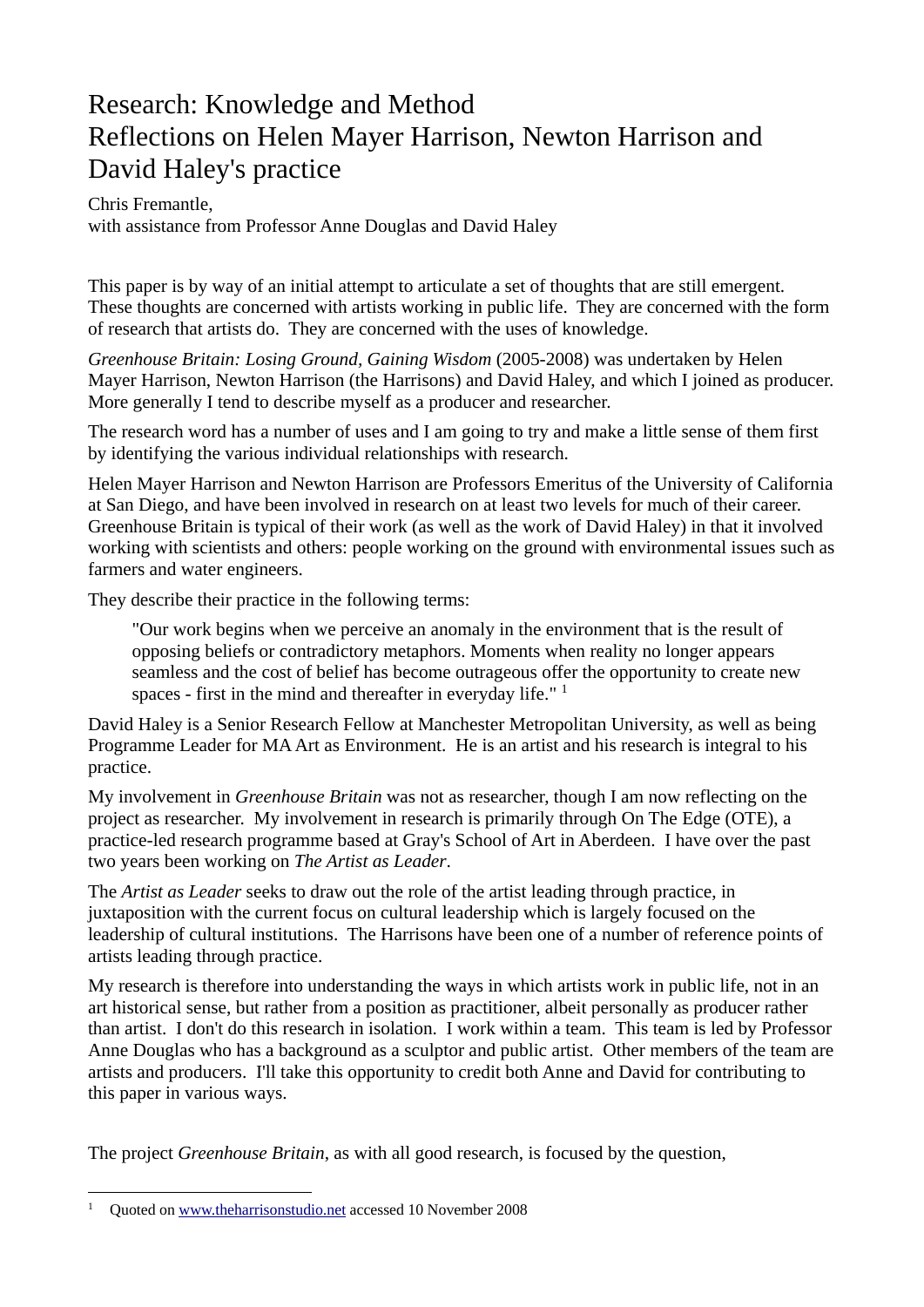"The oceans will rise gracefully (accepting storm surges). Can we withdraw with equal grace?"

This question was developed through the work starting in 2005 with the Harrisons' keynote at the Evolving the Future conference in Shrewsbury and the subsequent programme of workshops including one held at Gunpowder Park. This was research, not in terms of what are the facts, or what is the method, but rather in relation to the experience of reality and the understanding of the cost of belief.

"Moments when reality no longer appears seamless and the cost of belief has become outrageous..."<sup>2</sup>

I'd like to suggest that the four of us are all involved in two senses of research. We do research that is required to make a work. This includes both what is termed primary and secondary research, i.e. both looking at other research to see what is known, and also undertaking research to collect new data.

We also reflect on our practices. We do this specifically, seeking to understand what we are doing. At On The Edge we frequently draw on John Dewey who said,

"Activity that is not checked by observation of what follows from it may be temporarily enjoyed. But intellectually it leads nowhere. It does not provide knowledge about the situations in which action occurs nor does it lead to clarification and expansion of ideas"<sup>3</sup>

A more specific construction of this was offered by Aslaug Nyrnes in terms of practice led research needing three dimensions – a language with which to speak about our own work, an understanding of other practices, and a theoretical framework with which to interrogate the work.4

I am now going to turn to the image of what an artist researcher is to create a foil against which to juxtapose some aspects of the way we worked.

I want to suggest that there we often assume that the artist researcher is an explorer in an unknown territory, making discoveries for the first time, in awe of the world around them and the things they find, going where no-one has gone before. I would go so far as to suggest that this is our assumption about 'authentic' research.

I'd like to suggest that this is not the only way of understanding artists' research and that there are other important dimensions. I am going to focus on a couple of points – knowledge and then method.

*Greenhouse Britain* took place in the context of the ongoing discourse on global warming. This is a field that the Harrisons and David Haley know a great deal about. When I say they know a great deal about it, I mean they know a great deal about the science and the policy, as well as having made significant art works in relation to the subject.

I'd like to indicate the extent of this knowledge of science and policy by pointing to just one aspect of it.

One of our partners in Greenhouse Britain has been Jamie Saunders. Jamie is a 'policy wonk' working on sustainability in local government. He is also a futures person – by that I mean he has made a study of, and applies in his work, the discipline of futures. He has recently graduated with "an MA in Foresight and Futures Studies from Leeds Metropolitan University. A course that is unique in the UK and specifically tailored to the study of possible, probable and preferable

 $\overline{a}$ 2 Quoted on www.theharrisonstudio.net accessed 10 November 2008

<sup>3</sup> Dewey *Experience and Education* 1938 reprint Touchstone 1997

<sup>4</sup> Aslaug Nyrnes, *Lighting from the Side: Rhetoric and Artistic Research*, Bergen Academy of the Arts, 2006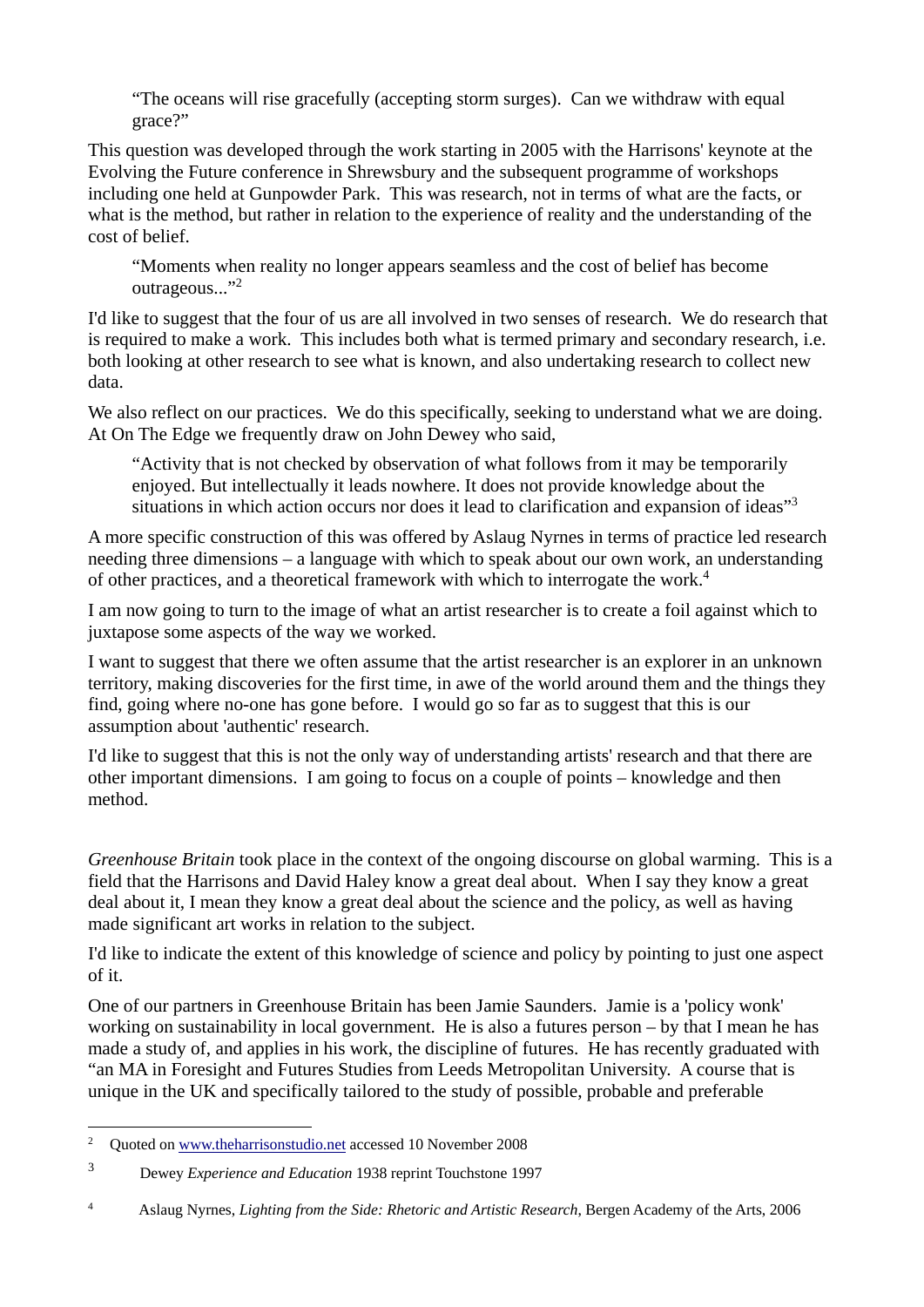futures<sup>"5</sup>

He fed us a steady stream of information on environmental science, policy and practice. I have a folder on my computer with 719 emails in this stream of knowledge – it is slightly less than one a day over two years. And this was only one information feed into the project.

So this project was informed on three levels, not only by 35 years of working on environmental issues; but also by an absolutely up to date stream of news about policy, science and practice; and by work with the Tyndall Centre for Climate Change Research; the University of Sheffield's Landscape Department; and APG Architects. The work with each of these partners involved 'research to make the work'. The Tyndall Centre modelled the impact of storm surges on sea level rise for the central element of the work. The Landscape Department at the University of Sheffield hosted a charette to develop ideas for *The Upward Movement of People*; and APG architects developed the animation for *In Defense of Bristol*, and elements of the work in the Lee Valley.

I am highlighting this because, through *The Artist as Leader* research, the importance of knowledge has been highlighted as a key construction of leadership.

Philip Schlesinger, Director of the Centre for Cultural Policy Research at the University of Glasgow, when we interviewed him for the Artist as Leader, said about knowledge and policy,

"And if you don't talk the talk, and you don't walk the walk, you're in a strange kind of state of total non-recognition which is probably equivalent to being mad – or being regarded as mad $"$ <sup>6</sup>

Schlesinger was talking about the artist needing to be aware of their circumstances, to pay attention to more than simply the work in the studio. But I think that it is even more true for artists who seek to work in the context of public life, whether that is the social or the political or the economic, or as is sometimes the case, a convergence of all of these.

Of course the real work is in knowing what to focus on and how to synthesise a meaningful work of art. The Harrisons articulate aspects of this process when they talk about the 'field of play' and 'figure ground' relations. They describe their work as fundamentally developed from art and design skills.

"We define a field of play in much the same way, except that the scale-shift is profound; measured in orders of magnitude. But, at whatever scale, the capacity of a work of art is to echo and re-echo not only as images in the mind but with what might be called the affect evoked by these images."7

The 'field of play' in Greenhouse Britain was literally the whole island, but it was also the whole discourse about Global Warming taking place in the culture of the island. The aim was to focus on the cost of belief and to challenge existing metaphors.

Having talked about knowledge I am going to turn to method.

If we look at the Harrisons' practice and we look back to their seminal work, the *Lagoon Cycle*, we can see that this work is manifestly inductive and intuitive. They had already been making work together, and they had at least five years previously committed themselves to making work devoted to the *prima facie* greater good:

"...the progression from an initial decision, made in '69-'70, to do no work that did not in some way look at ecosystemic well-being."<sup>8</sup>

 $\overline{a}$ <sup>5</sup> From Jamie Saunders' web site <u>www.futuresedge.info</u> accessed 8 November 2008<br><sup>6</sup> The Artist as Leader research interview with Philip Schlesinger 23 April 2008, 10:

<sup>&</sup>lt;sup>6</sup> The Artist as Leader research interview with Philip Schlesinger 23 April 2008, 10:31

Helen Mayer Harrison and Newton Harrison, *Public Culture and Sustainable Practices: Peninsula Europe from an ecodiversity perspective, posing questions to Complexity Scientists*, Structure and Dynamics: eJournal of Anthropological and Related Sciences, Vol 2, Issue 3, 2008<br><sup>8</sup>  $\frac{1}{2}$  From There to Here Harrison Studio 2001

p.1, From There to Here, Harrison Studio, 2001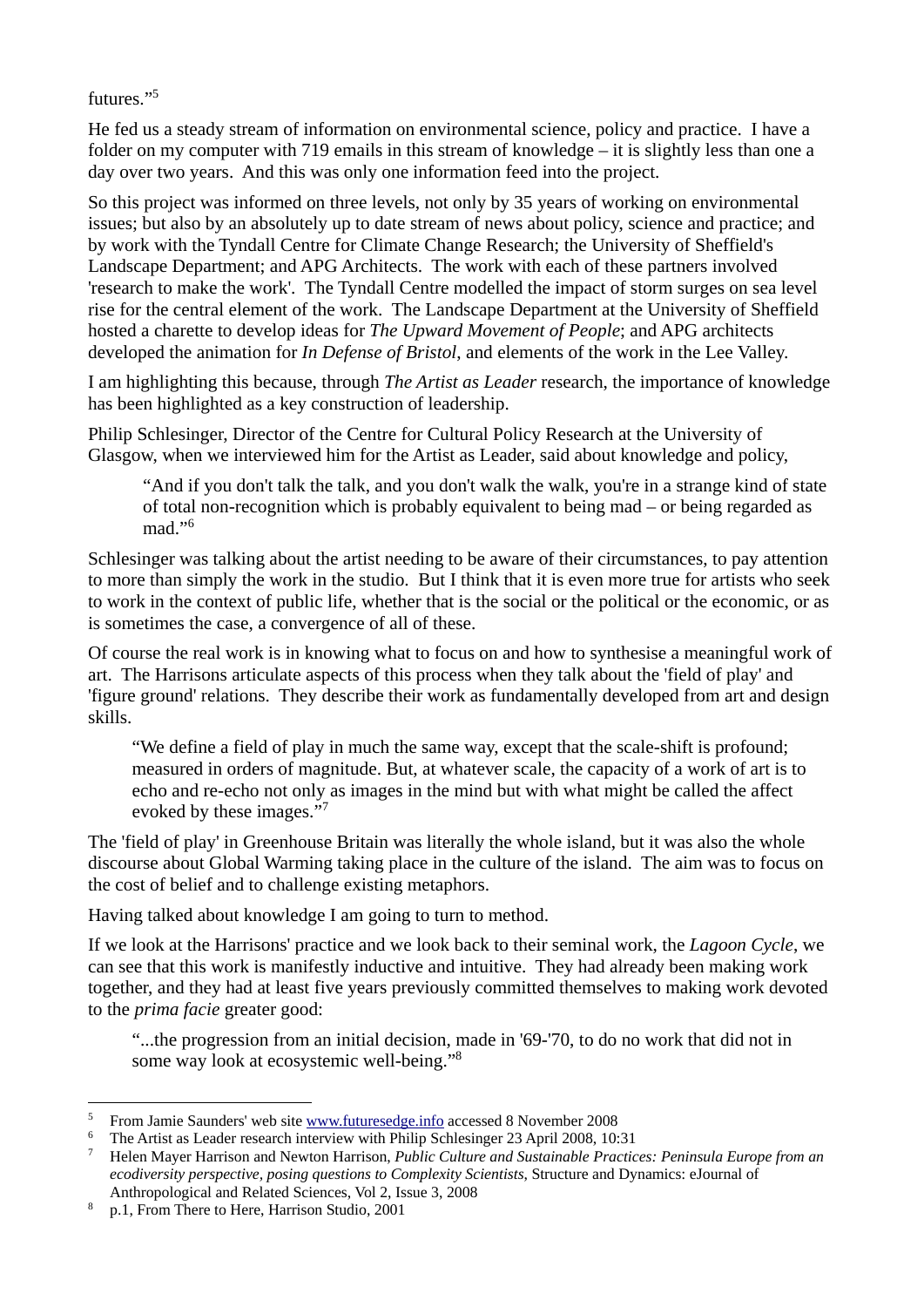If we track through the work since the Lagoon Cycle, a language and method clearly evolve. I've already touched on an element in discussing the 'field of play'. There is a distinctive aesthetic in the form of a process. But here its important not to become distracted by process in the sense of using workshops or involving certain sorts of people, or doing certain sorts of things to understand a place. Rather that process is about asking certain sorts of questions and focusing on certain sorts of things. We know what these are – they are writ large in the work They include the questions which the Harrisons are known for,

- How big is here?
- How long is now?

David Haley adds "Who is here now?" tying the first two questions to those may collaborate and those who would be impacted, human and non-human alike.<sup>9</sup>

These are devices for defining a 'field of play'. But we also see recurring in the work two other key aspects,

- Focus on the cost of belief.
- Pay attention to metaphors.

These are devices to focus on changing the way people think in order to change the way they behave. The Harrisons place particular emphasis on the importance of metaphor. This is reflected in Michel de Certeau's essay for the publication of the *Lagoon Cycle*, 10 and also in the fact that they are specifically mentioned in the Acknowledgements of Lakoff and Johnson's *Metaphors We Live*   $By.$ <sup>11</sup>

But the work is still open ended. Each work is a response to the circumstances and generates its own dynamic. All of the works are intended to create and open up a perspective, not on the meaning of life, but on a specific set of ecological conditions.

So there is a shift going on in the work, between knowledge and belief. The work is rooted in knowledge, but it is intended to change beliefs.

This can be problematic. An aspect of this that became very clear to me at the second workshop we ran at Gunpowder Park. The ecological knowledge from which the Harrisons make the work can lead people to assume that what is produced is a solution of the same order of knowledge. The work is fact-based, and often uses financial data, environmental data, and refers to policy. But the work itself is not of that same order. The work is not a factual proposal. Rather it is a provocation. It is a complex rhetorical device, rather than a simplistic planning document.

They use a wide range of rhetorical devices. Most obviously they are discussions between two or more people, meaning that there are always at least two views embedded in the work. But they also use questions, irony, fact, reportage, myth and proposal.

So the real answers to the questions posed about the Lee Valley and the island of Britain are the questions about the cost of belief and the use of metaphors. The "How many people...?" and "How much land...?" questions are there to provoke, just as the science fiction skyscrapers across the upper Lee Valley are there to provoke.

Or as Joseph Beuys put it in *Energy Plan for the Western Man*, '… to provoke is to evoke'.

Having talked about knowledge and method, I'd like to finish by highlighting how other people from outside the arts have responded to this process.

As I noted earlier some of the other partners in the research were the Tyndall Centre for Climate Change Research, the University of Sheffield's Landscape Department, as well as architects and

 $\overline{a}$ <sup>9</sup> David Haley, Taipei, May 2007

<sup>&</sup>lt;sup>10</sup> Cornell University, New York, 1985

<sup>&</sup>lt;sup>11</sup> Metaphors We Live By, ....